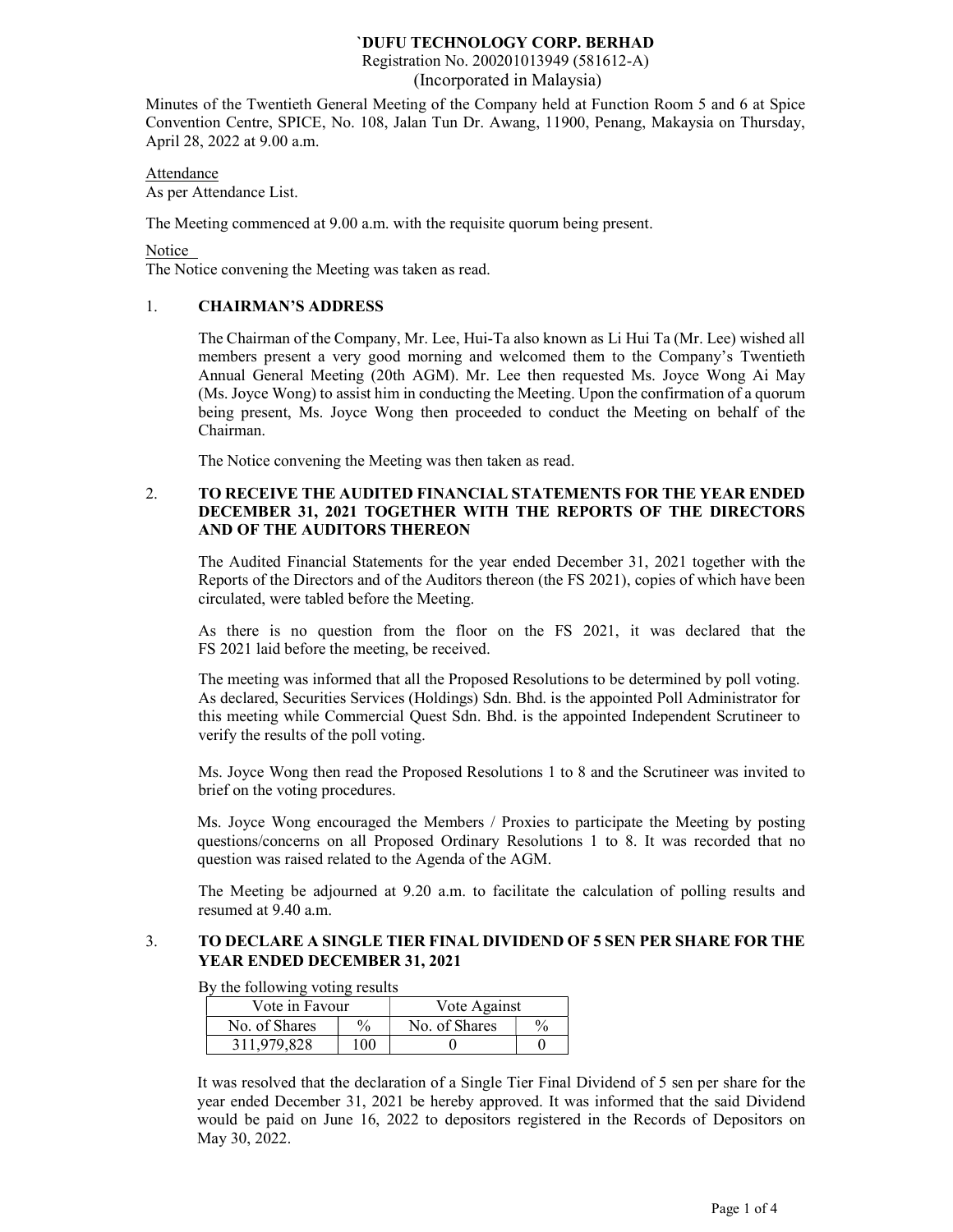Registration No. 200201013949 (581612-A) (Incorporated in Malaysia)

Minutes of the Twentieth General Meeting of the Company held at Function Room 5 and 6 at Spice Convention Centre, SPICE, No. 108, Jalan Tun Dr. Awang, 11900, Penang, Makaysia on Thursday, April 28, 2022 at 9.00 a.m (Continued…)

#### 4. TO APPROVE THE DIRECTORS' FEE OF UP TO RM322,000/- FOR THE PERIOD FROM MAY 1, 2022 UNTIL THE NEXT ANNUAL GENERAL MEETING OF THE COMPANY AND PAYMENT OF SUCH FEE TO THE DIRECTORS.

By the following voting results

| Vote in Favour |      | Vote Against  |  |
|----------------|------|---------------|--|
| No. of Shares  | $\%$ | No. of Shares |  |
| 311,878,828    | 100  |               |  |

It was resolved that the following be approved:-

"The Proposed Directors' Fee of up to RM322,000 for the period from May 1, 2022 until the next Annual General Meeting of the Company and payment of such fee to the Directors."

### 5. TO APPROVE THE PAYMENT OF OTHER BENEFITS (EXCLUDING DIRECTORS' FEE) OF UP TO RM50,000/- FOR THE PERIOD FROM MAY 1, 2022 UNTIL THE NEXT ANNUAL GENERAL MEETING OF THE COMPANY

By the following voting results

| Vote in Favour |               | Vote Against  |  |
|----------------|---------------|---------------|--|
| No. of Shares  | $\frac{0}{0}$ | No. of Shares |  |
| 311,878,828    | $00^{\circ}$  |               |  |

It was resolved that the following be approved:-

"Proposed payment of other benefits (excluding Directors' Fee) of up to RM50,000/- for the period from May 2, 2022 until the next Annual General Meeting of the Company"

### 6. TO RE-ELECT WU, MAO-YUAN, A DIRECTOR RETIRING UNDER THE PROVISION OF PARAGRAPH 102(1) OF THE COMPANY'S CONSTITUTION

By the following voting results

| Vote in Favour |                 | Vote Against  |  |
|----------------|-----------------|---------------|--|
| No. of Shares  | $\frac{0}{0}$   | No. of Shares |  |
| 275.337.528    | 00 <sup>1</sup> |               |  |

It was resolved that Mr. Wu, Mao-Yuan be re-elected as Director of the Company.

## 7. TO RE-ELECT YIN, CHIH-CHU ALSO KNOWN AS LAURENCE YIN, A DIRECTOR RETIRING UNDER THE PROVISION OF PARAGRAPH 102(1) OF THE COMPANY'S CONSTITUTION

By the following voting results

| Vote in Favour |               | Vote Against  |               |
|----------------|---------------|---------------|---------------|
| No. of Shares  | $\frac{0}{0}$ | No. of Shares | $\frac{0}{0}$ |
| 275,337,528    | 88.2841       | 36,539,300    | 11.7159       |

It was resolved that Mr. Yin, Chih-Chu Also Known As Laurence Yin be re-elected as Director of the Company.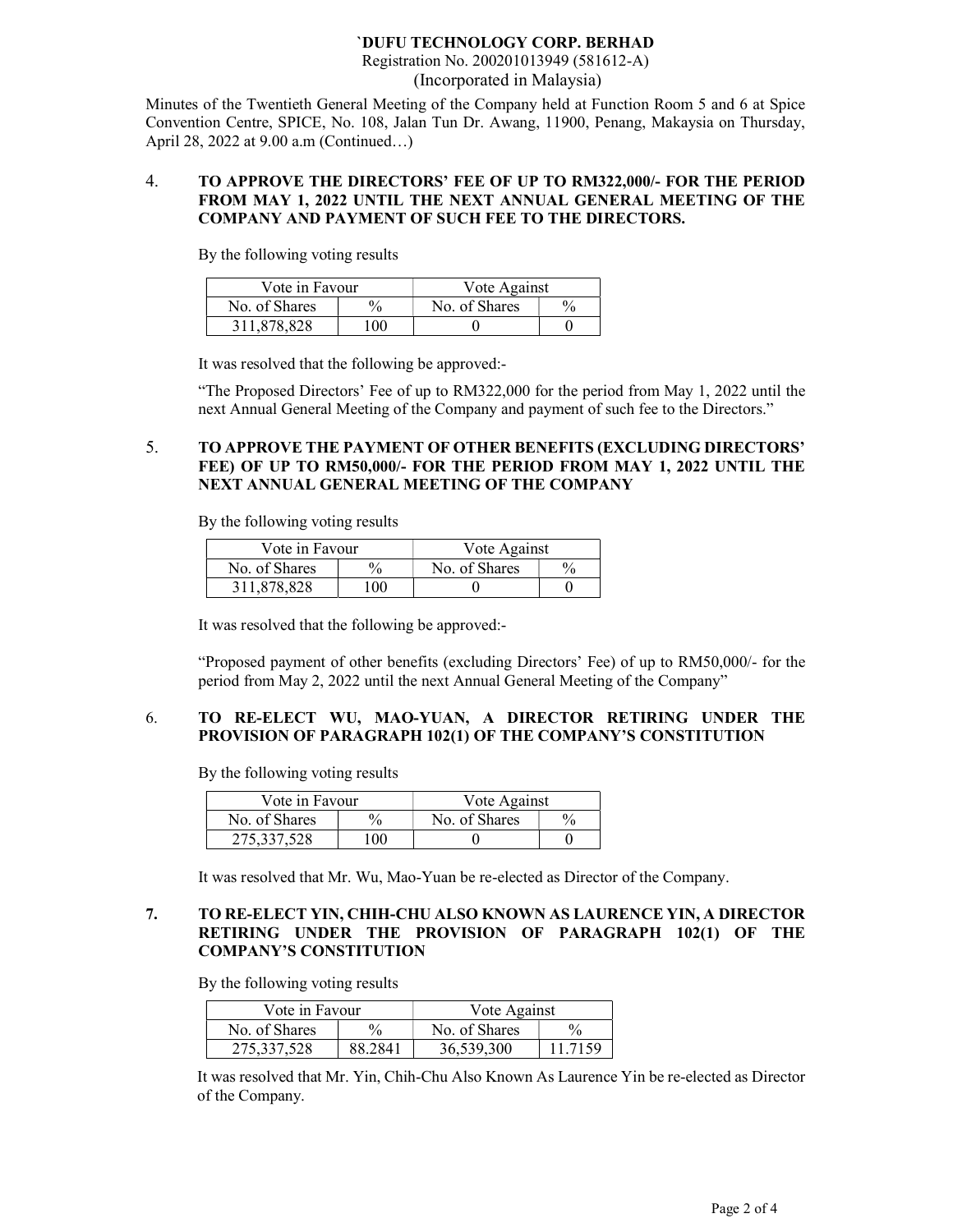Registration No. 200201013949 (581612-A) (Incorporated in Malaysia)

Minutes of the Twentieth General Meeting of the Company held at Function Room 5 and 6 at Spice Convention Centre, SPICE, No. 108, Jalan Tun Dr. Awang, 11900, Penang, Makaysia on Thursday, April 28, 2022 at 9.00 a.m (Continued…)

### 8. TO APPOINT MESSRS. CROWE MALAYSIA PLT AS AUDITORS OF THE COMPANY FOR THE ENSUING YEAR AND TO AUTHORIZE THE DIRECTORS TO FIX THEIR REMUNERATION

By the following voting results:-

| Vote in Favour |      | Vote Against  |               |
|----------------|------|---------------|---------------|
| No. of Shares  | $\%$ | No. of Shares | $\frac{0}{0}$ |
| 311,878,828    | 100. |               |               |

It was resolved:-

"THAT Messrs. Crowe Malaysia PLT be and are hereby re-appointed as Auditors of the Company for the ensuing year that the Directors be authorized to fix their remuneration AND THAT authority be and is hereby given for the Directors to determine their remuneration."

### 9. AS SPECIAL BUSINESS - AUTHORITY TO ISSUE SHARES

By the following voting results

| Vote in Favour |         | Vote Against  |               |
|----------------|---------|---------------|---------------|
| No. of Shares  | $\%$    | No. of Shares | $\frac{0}{0}$ |
| 284, 356, 928  | 91.1760 | 27,519,900    | 8.8240        |

It was resolved that through the above voting results the following was approved as Ordinary Resolution 7:-

#### Authority to Issue Shares

"That pursuant to Companies Act 2016 ("the Act") and approvals from the Bursa Malaysia Securities Berhad ("Bursa Securities") and other relevant governmental/regulatory authorities where such authority shall be necessary, the Board of Directors be authorised to issue and allot shares in the Company from time to time until the conclusion of the next Annual General Meeting and upon such terms and conditions and for such purposes as the Board of Directors may, in its absolute discretion, deem fit provided that the aggregate number of shares to be issued shall not exceed ten per centum (10%) of the total number of issued shares (excluding treasury shares) of the Company for the time being, and that the Board of Directors be empowered to obtain the approval for the listing of and quotation for the additional shares so issued on the Bursa Securities."

#### 10. AS SPECIAL BUSINESS - AUTHORITY TO PURCHASE ITS OWN SHARES.

By the following voting results

| Vote in Favour |               | Vote Against  |        |
|----------------|---------------|---------------|--------|
| No. of Shares  | $\frac{0}{0}$ | No. of Shares | $\%$   |
| 311,976,828    | 99.9990       | 3,000         | 0.0010 |

It was resolved that the following was approved as Ordinary Resolution 8:-

"That subject to the Act, provisions of the Company's Constitution and the requirements of the Bursa Securities and other relevant governmental and regulatory authorities where such authority shall be necessary, the Board of Directors be authorised to purchase its own shares through Bursa Securities, subject to the following:-